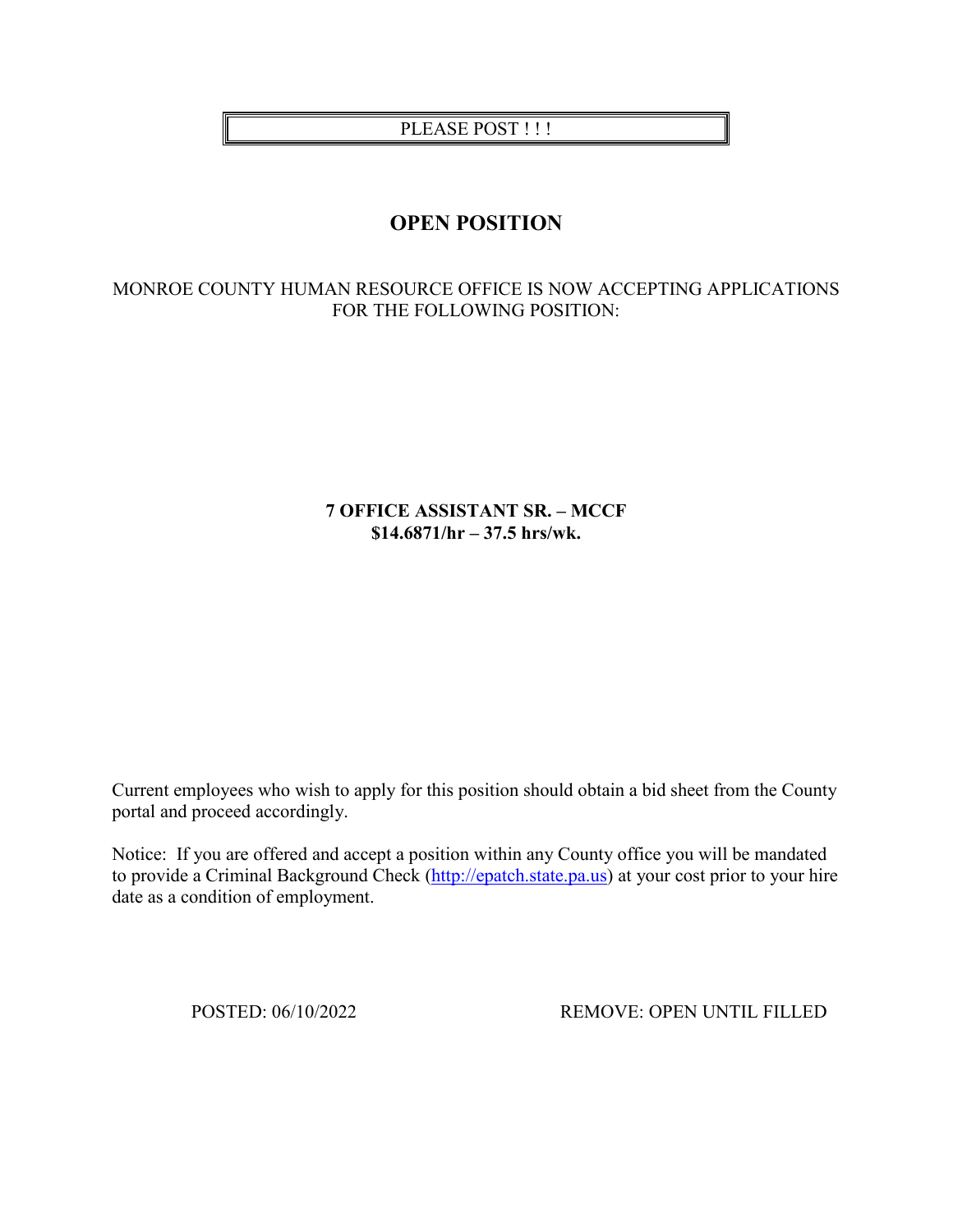# **MONROE COUNTY, PENNSYLVANIA CLASSIFICATION SPECIFICATION**

### **CLASSIFICATION TITLE: OFFICE ASSISTANT, SENIOR**

#### **PURPOSE OF CLASSIFICATION**

The purpose of this classification is to provide general administrative support to an assigned division or department. Duties and responsibilities include, but are not limited to: receiving and distributing incoming mail; preparing and processing outgoing mail; maintaining various office files; greeting the public and answering incoming telephone calls; answering questions and providing information; and performing other duties as required. Duties will vary according to assigned department or division.

#### **ESSENTIAL FUNCTIONS**

**The following duties are normal for this position. These are not to be construed as exclusive or all-inclusive. Other duties may be required and assigned.**

Takes minutes and/or dictation of various meetings; transcribes information according to desired county and departmental format; reviews documents with individuals involved in meetings; ensures accuracy of information; makes corrections as needed; obtains copies and maintains for departmental files.

Types and prepares various correspondence to include letters, legal documents, petitions, subpoenas, memorandums, reports and other documents; reviews information for accuracy and completeness; makes corrections and/or additions as needed; enters information into computer databases as necessary; maintains copies for departmental files and future reference.

Designs layout of departmental brochures, forms and other documents; creates flyers for programs, special events, trips and other events; proofreads and submits to appropriate individual for review and approval; makes edits; integrates artwork and prepares final copy.

Compiles information and statistics for various reports, rosters and correspondence as required by departmental assignment; conducts research to obtain information and data; examines data for relevance; reviews information with supervisor and/or other personnel as necessary; prepares report according to departmental guidelines; maintains copies for future reference and use by authorized individuals.

Maintains and files office records and documentation; ensures supporting documentation is present and that all information is accurate and complete; distributes to appropriate individuals and/or agencies or departments; updates and/or makes corrections as necessary; closes files; boxes, archives, shreds, and/or purges outdated files; maintains confidentiality of all information as required.

Inputs mailing lists and various information into computerized databases; reviews information and maintains accuracy; updates and/or makes changes as necessary.

Schedules hearings, depositions, warrants, extraditions, appointments, meetings and conference room use; ensures all individuals are aware of meeting dates and times; notifies meeting participants of cancellations and/or changes in meeting times and dates.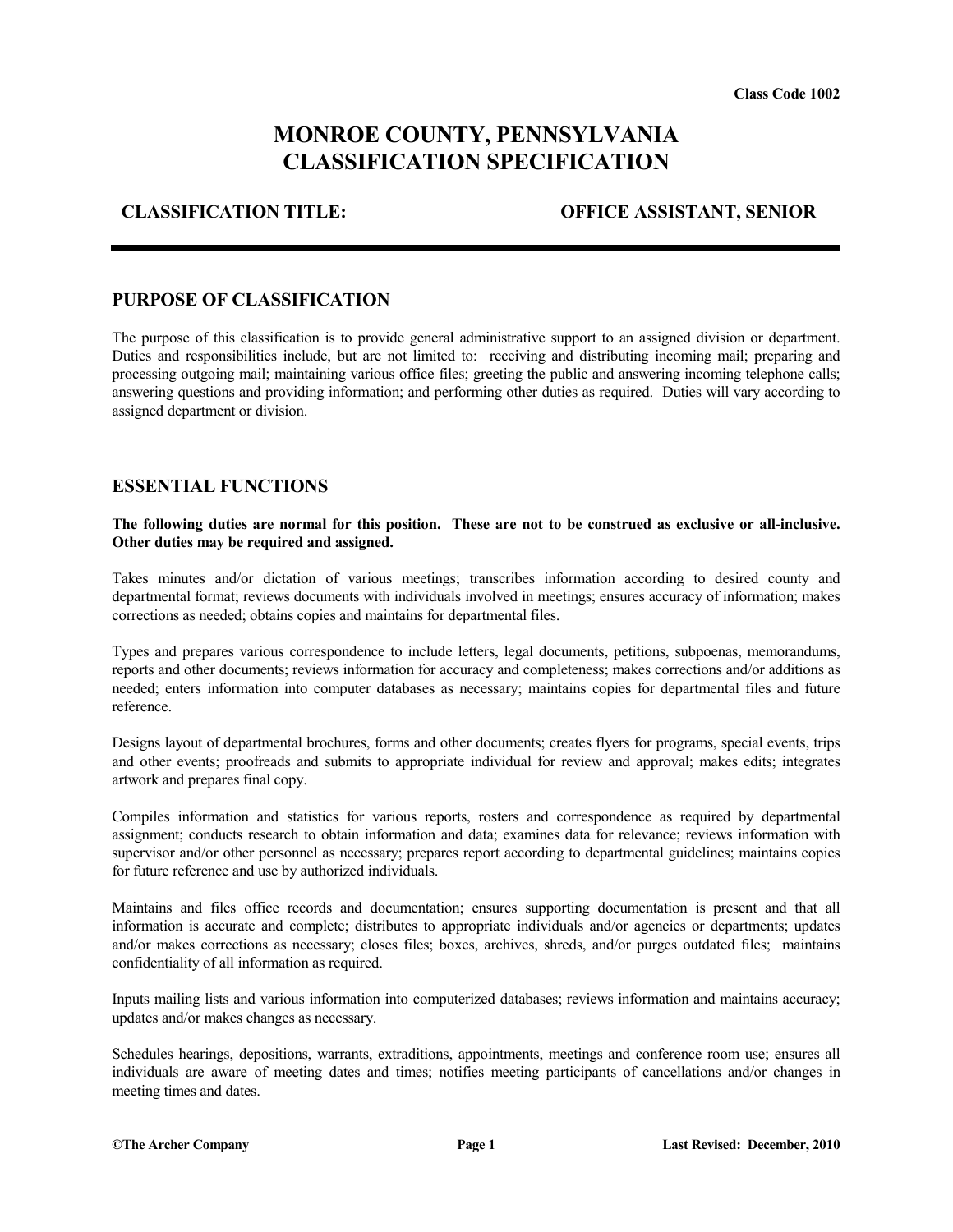Greets clients, staff and the public; resolves conflicts and responds to requests for information; provides forms, applications and other documents and assists clients in filling out required information; makes appointments for clients; pulls files relating to specific cases as needed; makes copies of documents as needed.

Receives and screens incoming telephone calls; routes calls and/or takes messages as necessary; answers questions from staff, outside agencies, the public or other individuals and provides information accordingly.

Receives incoming mail, UPS deliveries and overnight packages for assigned department(s); sorts and distributes to appropriate individuals; prepares certified letters and outgoing mail; delivers mail to appropriate location; processes outgoing UPS parcels and overnight packages; maintains daily logs and weekly billings.

Tracks and maintains daily and monthly postage records; monitors postage balance; prepares monthly and quarterly reports of postage used; reports totals to accounts payable; notifies personnel when additional funds are needed.; maintains postage machine and ensures proper inventory of supplies.

Makes photocopies of various cases, files, documents, correspondence and other items as needed; collates, sorts and distributes to appropriate individuals; maintains copies for departmental use and future reference.

Receives incoming faxes; sorts documents, makes copies and distributes to individual(s) as necessary; maintains copies for departmental files; sends outgoing faxes as requested by supervisor(s) and/or other staff and individuals.

Maintains inventory of office and other supplies; receives requests from other individuals for supply orders; orders replacement materials as needed.

Monitors daily and weekly newspapers, magazines or other media for articles of interest to assigned department and staff; clips articles and retains copies for departmental files.

Utilizes various office equipment such as personal computer, mainframe, fax machine, typewriter, photocopier, offset press, and other equipment as necessary to perform daily duties; uses various computer software in the preparation of reports, documents and case tracking and maintenance; keeps apprised of changes in equipment and software; learns new programs as necessary.

Provides backup for other administrative staff and relief for switchboard operator during absences, lunch, and breaks as required.

Maintains and updates prospective employee application files; schedules testing and handles testing process; assists in urine collection and fingerprinting of new employees; takes identification pictures for employees, approved volunteers, clergy and all other employees.

Receives incoming items for inmates such as clothing, money, and mail; examines mail for drugs, contraband and other illegal items; checks for approval request for new or exchanges of clothing; collects money for inmates and inputs into appropriate computer account; inputs information into proper computer database and prints receipt as necessary.

Oversees weekend visitations to inmates; makes visitors sign in and out; tracks length of visit; maintains daily contact with known felons and criminals; schedules dates and times for various visitors.

Completes criminal record checks for all Federal Housing Authority requests.

Delivers bench warrants and extradition hearings; distributes files for arguments;

Performs Internet searches as required.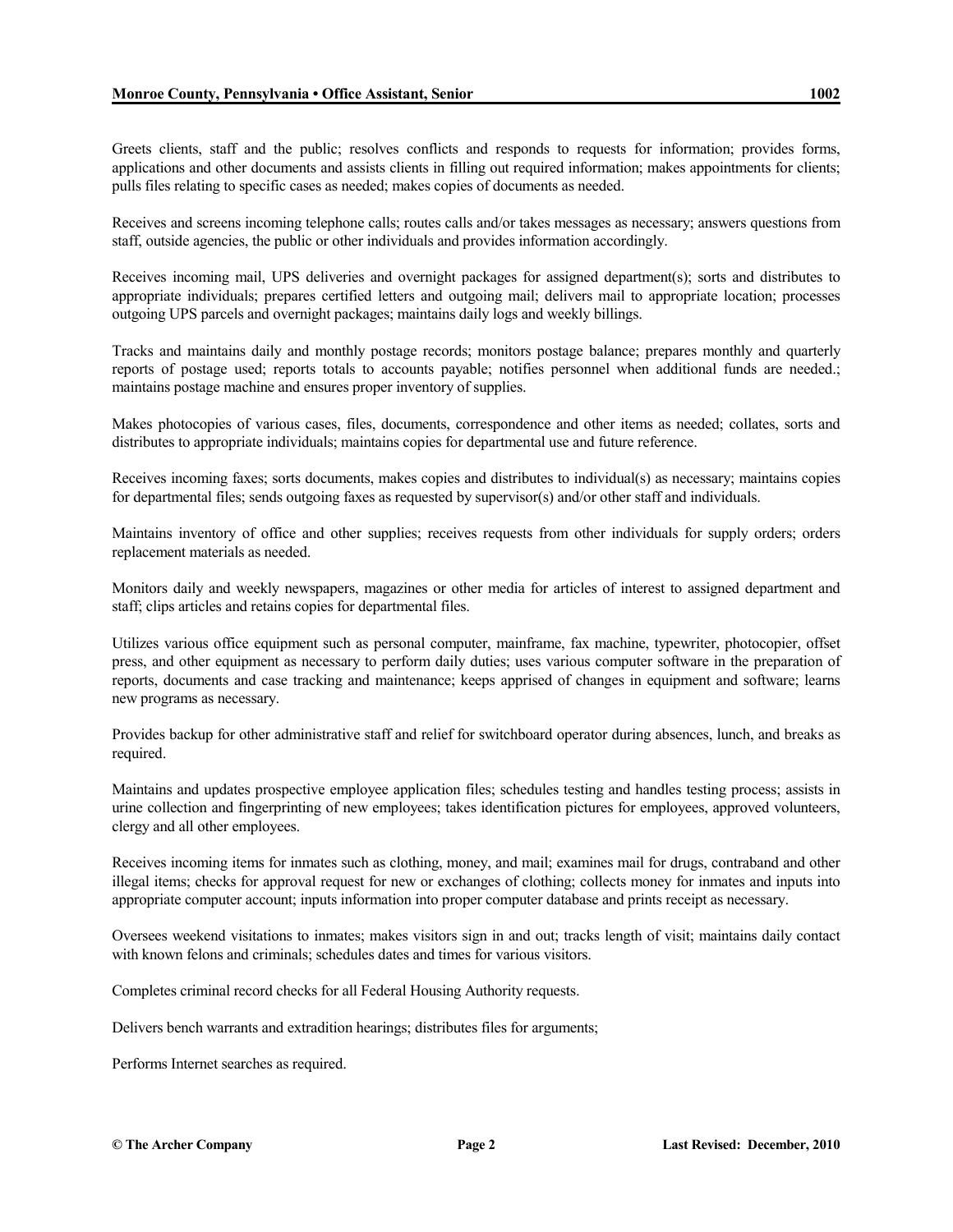#### **ADDITIONAL FUNCTIONS**

Performs general cleaning/housekeeping tasks associated with maintaining recreational facilities, which may include sweeping/vacuuming floors, plunging toilets, emptying trash cans, and carrying trash to trash receptacles.

Performs other related duties as required.

## **MINIMUM QUALIFICATIONS**

High school diploma or GED; supplemented by two (2) year of previous experience and/or training involving general administrative and/or clerical functions; or any equivalent combination of education, training, and experience which provides the requisite knowledge, skills, and abilities for this job.

# **PERFORMANCE APTITUDES**

**Data Utilization**: Requires the ability to calculate and/or tabulate data. Includes performing subsequent actions in relation to these computational operations.

**Human Interaction**: Requires the ability to provide guidance, assistance, and/or interpretation to others regarding the application of procedures and standards to specific situations.

**Equipment, Machinery, Tools, and Materials Utilization**: Requires the ability to operate, maneuver and/or control the actions of office equipment such as computer, typewriter, fax machine, photocopier, postage machine, and/or materials used in performing essential functions.

**Verbal Aptitude**: Requires the ability to utilize a wide variety of reference and descriptive data and information.

**Mathematical Aptitude**: Requires the ability to perform addition, subtraction, multiplication, and division.

**Functional Reasoning**: Requires the ability to carry out instructions furnished in written, oral, or diagrammatic form. Involves semi-routine standardized work with some latitude for independent judgment concerning choices of action.

**Situational Reasoning:** Requires the ability to exercise judgment, decisiveness and creativity in situations involving a variety of generally pre-defined duties which are often characterized by frequent change.

## **ADA COMPLIANCE**

**Physical Ability**: Tasks require the ability to exert light physical effort in sedentary to light work, but which may involve some lifting, carrying, pushing and/or pulling of objects and materials of light weight (5-10 pounds). Tasks may involve extended periods of time at a keyboard or workstation.

**Sensory Requirements**: Some tasks require the ability to communicate orally.

**Environmental Factors**: Essential functions are regularly performed without exposure to adverse environmental conditions.